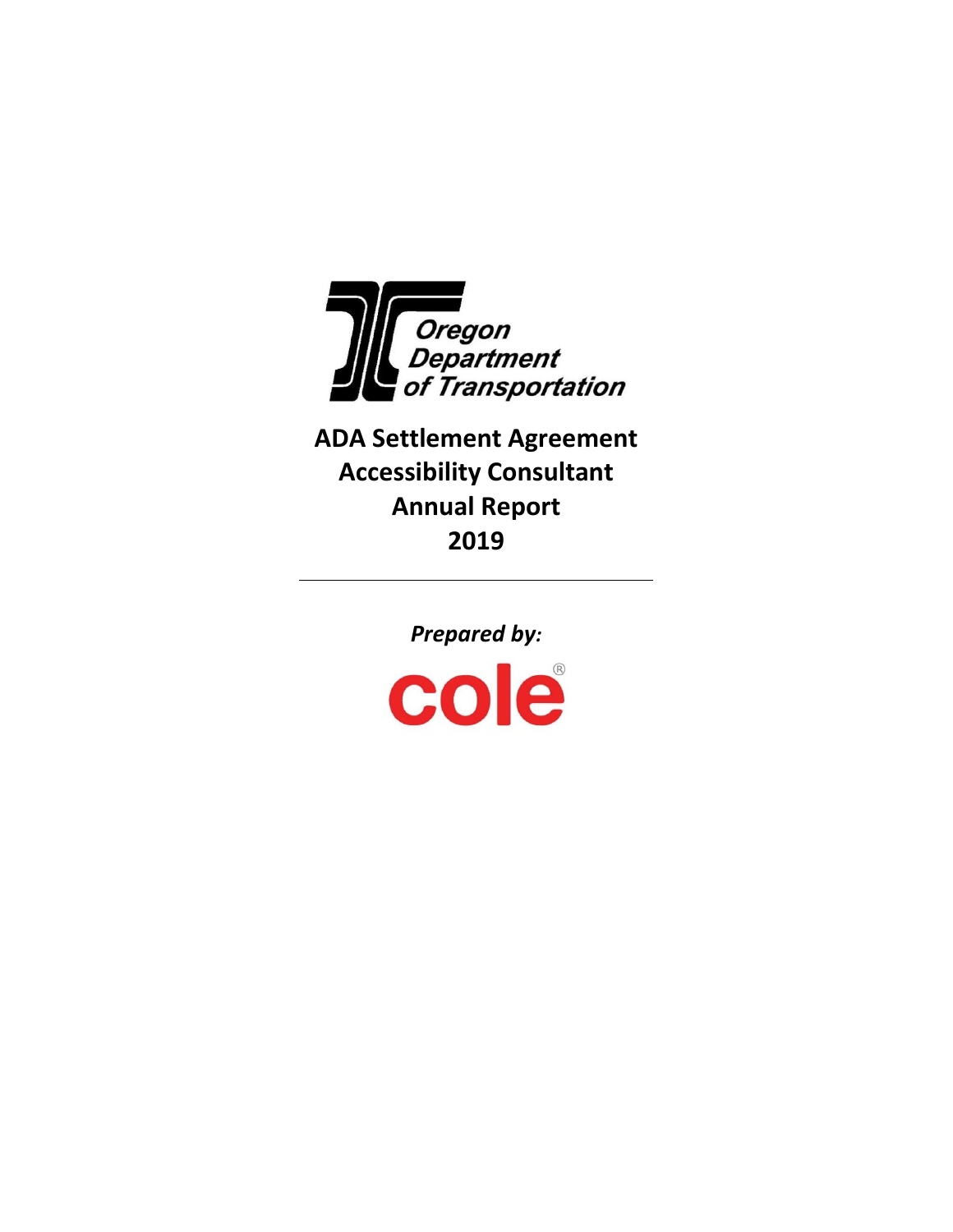# Table of Contents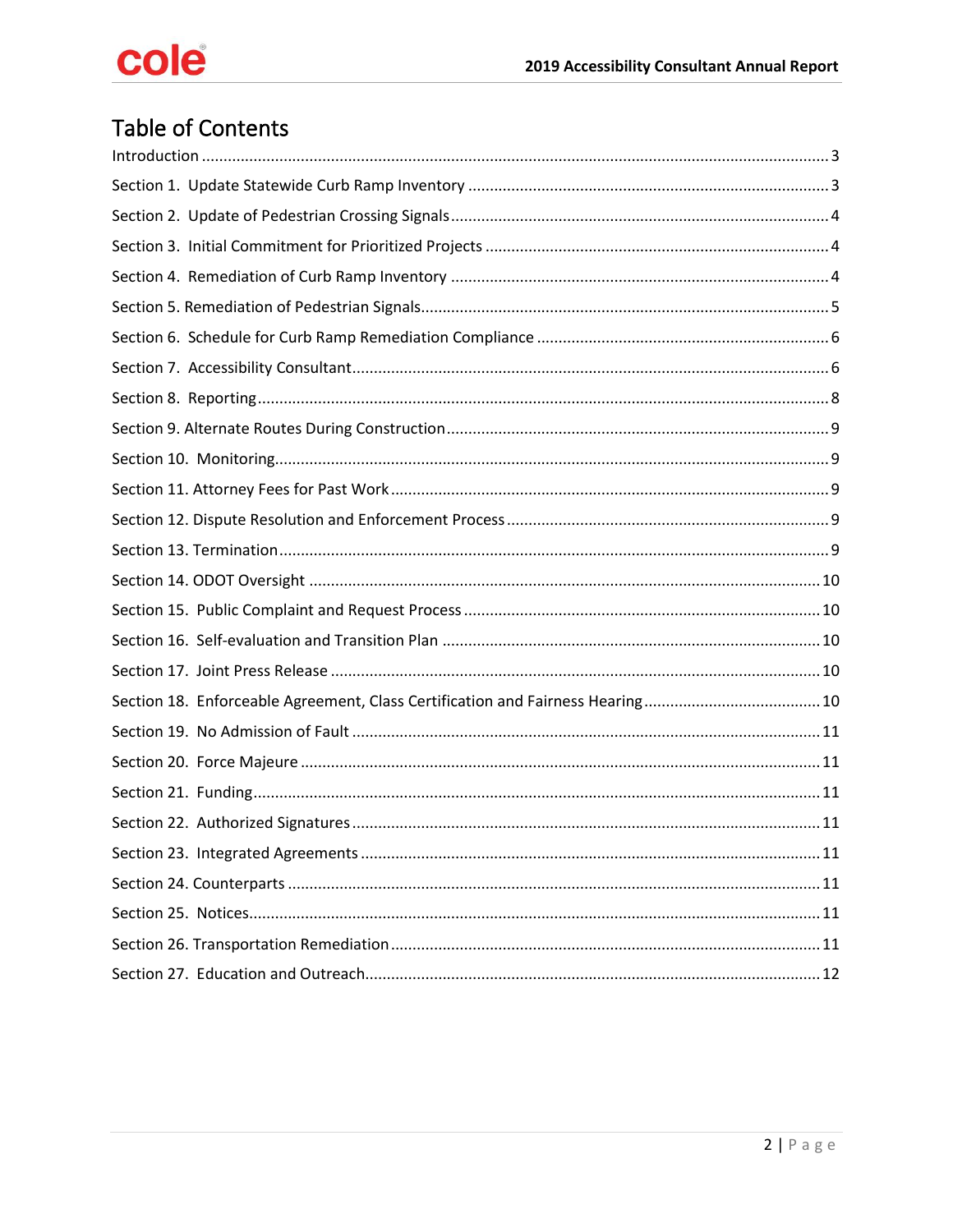

# <span id="page-2-0"></span>**Introduction**

In May of 2017, Cole was selected to provide third party accessibility consulting services to the Oregon Department of Transportation (ODOT) in accordance with their Settlement Agreement. The Settlement Agreement is the result of a complaint to the Oregon Department of Justice and negotiations with the Association of Oregon Centers for Independent Living (AOCIL) and several individuals. As per the Settlement Agreement and Cole's joint appointment as Accessibility Consultant, by ODOT and AOCIL, this Annual Report is being provided as a review of ODOT's activities.

This document reports various actions taken by ODOT and provides an update relative to activities in 2019, which are outlined relative to each section of the Settlement Agreement.

# <span id="page-2-1"></span>**Section 1. Update Statewide Curb Ramp Inventory**

Under the Settlement Agreement, ODOT was required to update the existing curb ramp inventory from 2011 and provide the results to Disability Rights Oregon (DRO) and Cole by December 31, 2017.Digital video was collected, but due to its size, is not available in this document but can be viewed on request from ODOT. The initial inventory was collected at more than 26,000 curb ramp locations.

Curb ramps were rated good, fair, and poor. Curb ramps that were constructed after the previous inventory in 2011 and those that were "good" or "fair" were required to be included in the inventory. Locations that were previously rated "poor" were not required to be reevaluated. The inspection form used to collect the inventory included dimensions and slopes used to determine compliance with Americans with Disabilities Act Standards.

During 2018, ODOT completed a quality review of the collected data and identified elements requiring correction. The revised inventory was delivered to Cole and DRO on January 7, 2019. The data was delivered in both pdf documents and in a Microsoft Excel spreadsheet to make it easier to sort and manage. The spreadsheet resulted from a request by DRO. The updated curb ramp data is also available on ODOT's TransGIS system and viewable by the public in a mapping format. The final count of curb ramps to be included under the Settlement Agreement after this review is 27,327.

As ODOT has described in ODOT's Annual Report, ODOT continues to update its inventory as necessary to track new curb ramps and upgrades to existing curb ramps, and reflects updates completed for the reporting year. On page 2-3 of ODOT's Annual Report, 2330 cumulative curb ramps are reported as remediated, with the prediction that ODOT will achieve its 30% milestone by 2022.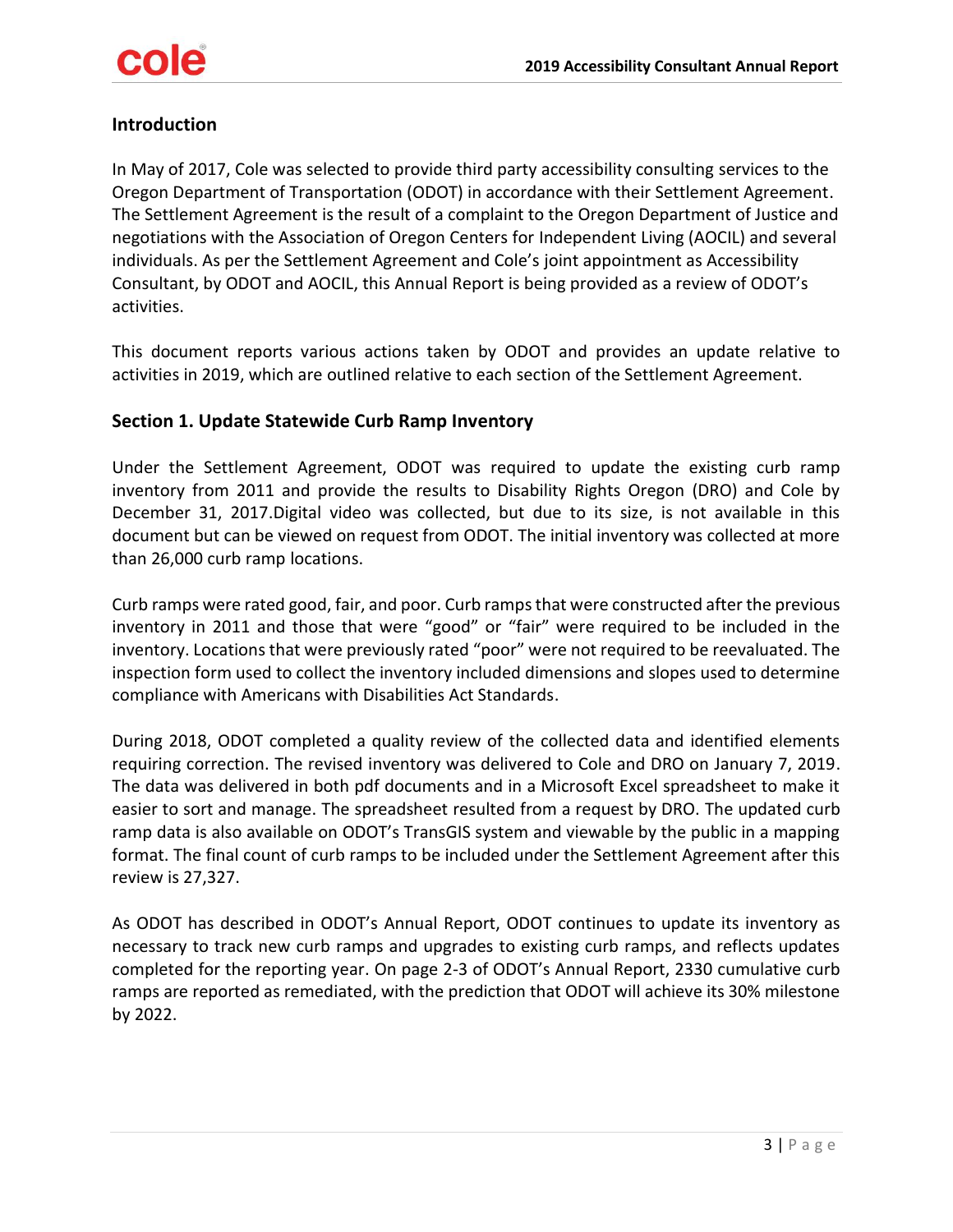# <span id="page-3-0"></span>**Section 2. Update of Pedestrian Crossing Signals**

ODOT was required to complete an inventory of all pedestrian signals at locations included in the curb ramp inventory. The inventory includes over 8,000 signal locations. The physical attributes of push button height, reach range, and the landing adjacent to the push button were collected to determine compliance with accessibility requirements. These attributes and compliance status were included on the inventory delivered on December 29, 2017. Information on whether the signals provide audible queues was also included. A summary of the inventory, by region, is included in ODOT's Annual Report 2019, pages 4-5. 44.7% of the pedestrian push button signals are reflected as compliant. They have also included audible signal capability. ODOT continues to track jurisdictional transfers that include pedestrian signals, according to its Annual Report.

# <span id="page-3-1"></span>**Section 3. Initial Commitment for Prioritized Projects**

ODOT committed to an initial \$5 million investment to immediately address prioritized locations submitted by AOCIL. In an attempt to expedite and improve as many curb ramps as possible, locations were selected within already planned projects. These included general construction projects, and infrastructure being built with other funds. Curb ramps were identified in collaboration with AOCIL and removed from the prioritized list. ODOT worked with another consulting firm to fully develop scope and cost estimates. A final location list and schedule was submitted and approved by the Plaintiffs for remediation.

The cost of building curb ramps includes, not only the cost of construction, but the scoping, design, estimates, and right of way considerations. The \$5 million is used to fund every stage of the project.

ODOT's 2019 Annual Report lists priority projects by region, including the status and schedule for each project planned in Regions 1, 2, and 4. ODOT reports having \$4.27 million allocated to remediate the prioritized locations; three priority list curb ramps were made compliant in 2019, a limited number of the priority curb ramps are under construction and others are planned for remediation this year. ODOT is planning curb ramp projects for the current construction season. Other locations, beyond the priority list, are under construction or in the planning or design phase.

# <span id="page-3-2"></span>**Section 4. Remediation of Curb Ramp Inventory**

All curb ramp locations identified in the inventory as "fair" or "poor" must be remediated by December 2032 in accordance with the Settlement Agreement. Through 2018, ODOT had reported a total of 1,327 remediated curb ramps. ODOT remediated 1,003 curb ramps in 2019 which results in a cumulative total of 2,330 remediated curb ramps. Remediation includes a variety of categories. The categories are primarily broken into two groups. The first group of categories involve constructing missing curb ramps and upgrading non-compliant curb ramps.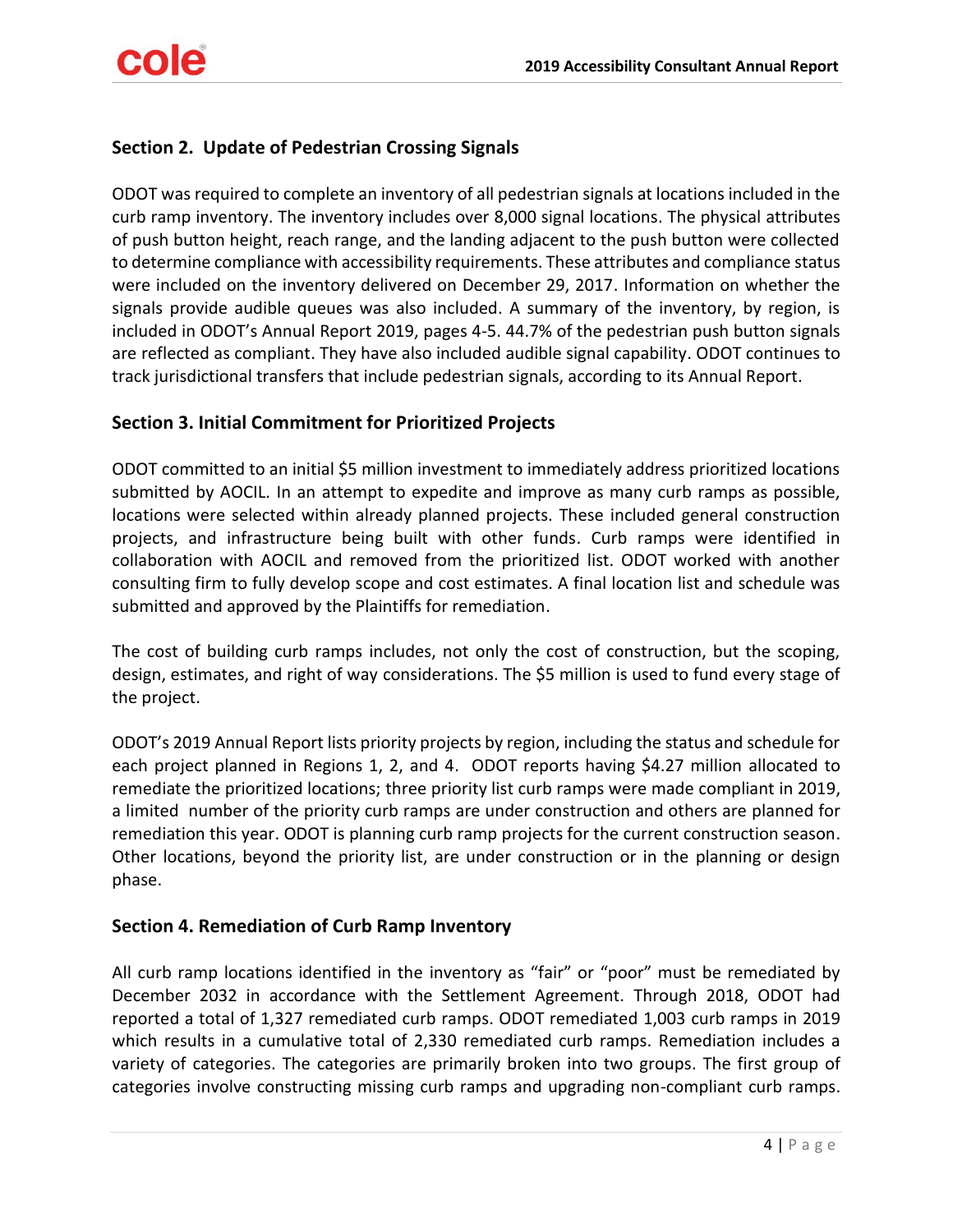# cole

The second group includes curb ramps that have been remediated, but still may not fully comply with the Standards. Those situations include curb ramps that cannot be fully remediated because of technical infeasibilities, closure of a street crossing for all pedestrians, and exceptions allowed by the Americans with Disabilities Act. Examples include: 1) when it is not possible to establish a design without destroying the historical significance of a State regulated site, or 2) when right of way availability affects the design.

There are instances where it is technically infeasible to make a reconstructed curb ramp fully compliant due to physical or regulatory constraints. Locations must be reviewed through ODOT's Design Exception Process and approved by senior ODOT staff. ODOT ensures that the design results in a facility that is accessible to the maximum extent feasible within the scope of the current project. If additional construction resulting in an "alteration," as defined by the U.S. Department of Justice, occurs at the same location in a future project, all non-compliant curb ramps will be reevaluated to determine if accessibility can be improved within the new project scope. The Design Exception Process must be repeated for each project if the design does not meet accessibility requirements.

In 2019, the curb ramps listed as "remediated" were divided into categories required by the Settlement Agreement. The details are reported in accordance with Section 8 of the Agreement on pages 15-16 of ODOT's Annual Report.

# <span id="page-4-0"></span>**Section 5. Remediation of Pedestrian Signals**

Pedestrian signal remediation has not been as significant as the curb ramp locations. ODOT is still working with DRO on a remediation schedule. When a project scope includes the opportunity to improve the height, reach range, and landing at a signal location, it has been recommended that the signals be included in the project. ODOT has developed new guidance through a technical directive.

ODOT has committed to addressing requests for Audible Pedestrian Signals (APS) according to their policy, which includes an engineering study and communication with the requestor to address their specific accommodation needs. Requests for 10 APS were received in 2019 and have been reviewed, or, are being considered according to the policy.

Cole would encourage ODOT to begin discussions on the development of a pushbutton remediation schedule. Many construction projects that remediate curb ramps could also include the remediation of new pushbuttons. Cole did perform a Quality Control review of Curb Ramps in 2019, but no pedestrian pushbuttons were included with these inspections. Cole has encouraged ODOT to include a remediation schedule of pedestrian pushbuttons and anticipates that a Quality Control review of pushbuttons will be performed during the 2020 construction season.

ODOT states that they have remediated pedestrian signals as part of construction projects. Cole recommends that ODOT provide additional information on how the pedestrian signals were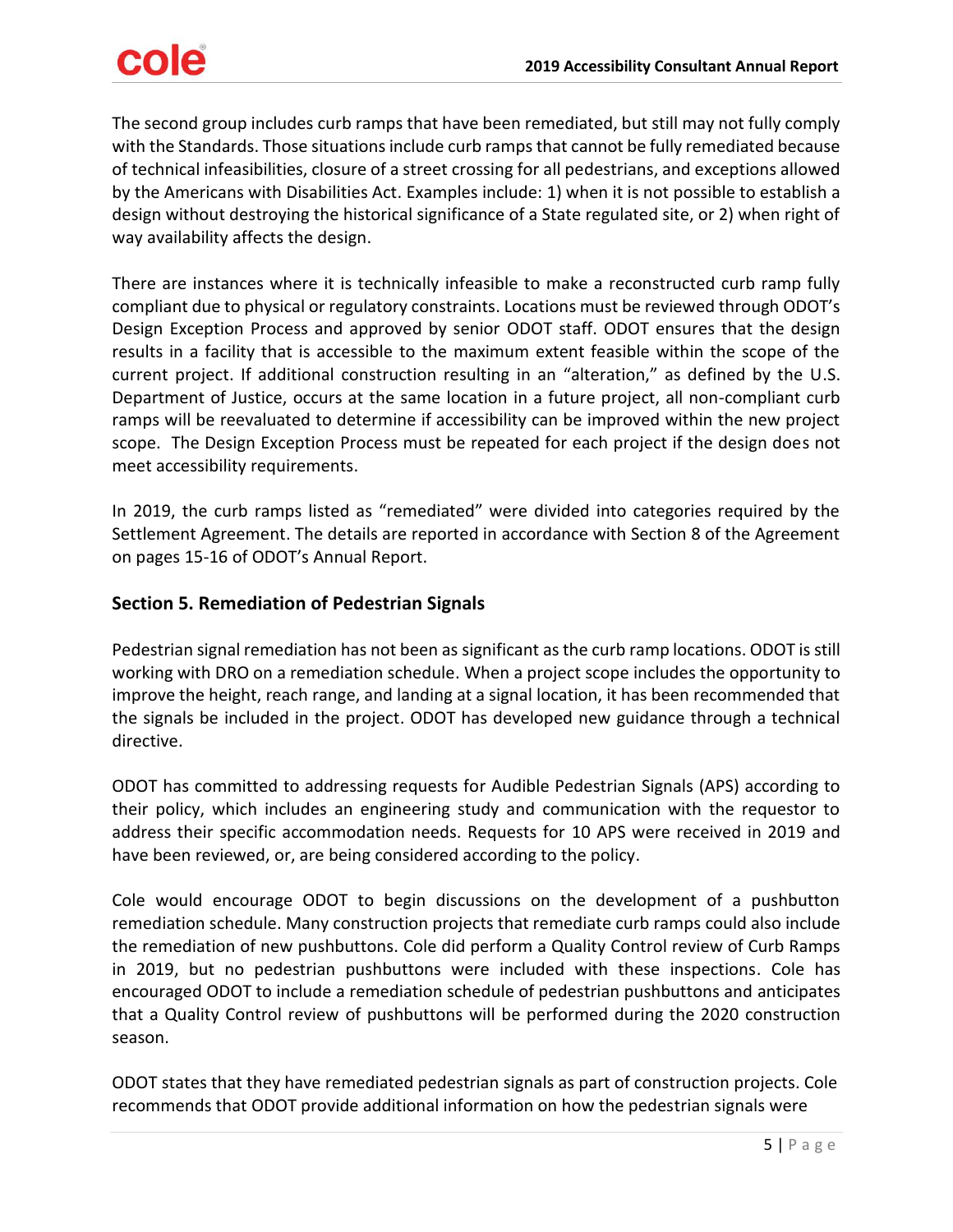brought into compliance, similar to the information that ODOT provides on curb ramp remediation.

# <span id="page-5-0"></span>**Section 6. Schedule for Curb Ramp Remediation Compliance**

The Settlement Agreement includes mandatory schedule milestones for the percent of curb ramp remediations that must be completed. At least 30% of the non-compliant locations must be remediated by December 31, 2022. State DOTs must scope, budget and design projects before they can be completed. While ODOT will benefit from projects that are already scheduled, they are just beginning to emphasize curb ramp specific projects. Getting these projects in the que and ready to bid will initially take some time.

Cole is aware that ODOT is working to identify curb ramp efficiencies in design and construction and looking for methods to control costs through pilot projects. Some of the pilot projects have addressed curb ramps on the Priority List. We are also aware of ODOT's focus on curb ramp remediation and the time it takes to incorporate new Design Standards and policies into a State transportation agency. ODOT has reached out to other State Transportation agencies in a collaborative effort to ascertain new strategies for remediating curb ramps. However, we are encouraging ODOT to expedite construction as much as possible to meet the milestone of remediating 7,700+ curb ramps by the end of 2022.

Section 6 of the Settlement Agreement also indicates that subject to ODOT's good faith discretion as necessary to comply with the percentages indicated in the schedule, and to the extent feasible, ODOT will attempt to remediate high priority locations first. These high priority locations were identified in collaboration with the Plaintiffs. There is further discussion on this requirement in Section 3 of this report.

# <span id="page-5-1"></span>**Section 7. Accessibility Consultant**

ODOT and AOCIL jointly selected Cole to provide services as the Accessibility Consultant. Responsibilities of the Consultant include working with ODOT to review and make recommendations on policies, standards, practices, training, forms, and guidance pertaining to curb ramps and pedestrian signals.

Cole also reviewed and provided comments on the following documents:

- Design Exception Training- Review and comment
- Emigrant Avenue Inspection Presentation Exhibit- Review & comment
- 2018 Curb Ramp Inspection, Cole Quality Assurance Review & Summary of Findings
- ADA Curb Ramp Process- Review and comment
- 2018 Specifications- Review & comment
- Bridge Design Manual-ADA Compliance Review and comment
- Standard Details, dated Jan. 16, 2019- Review and comment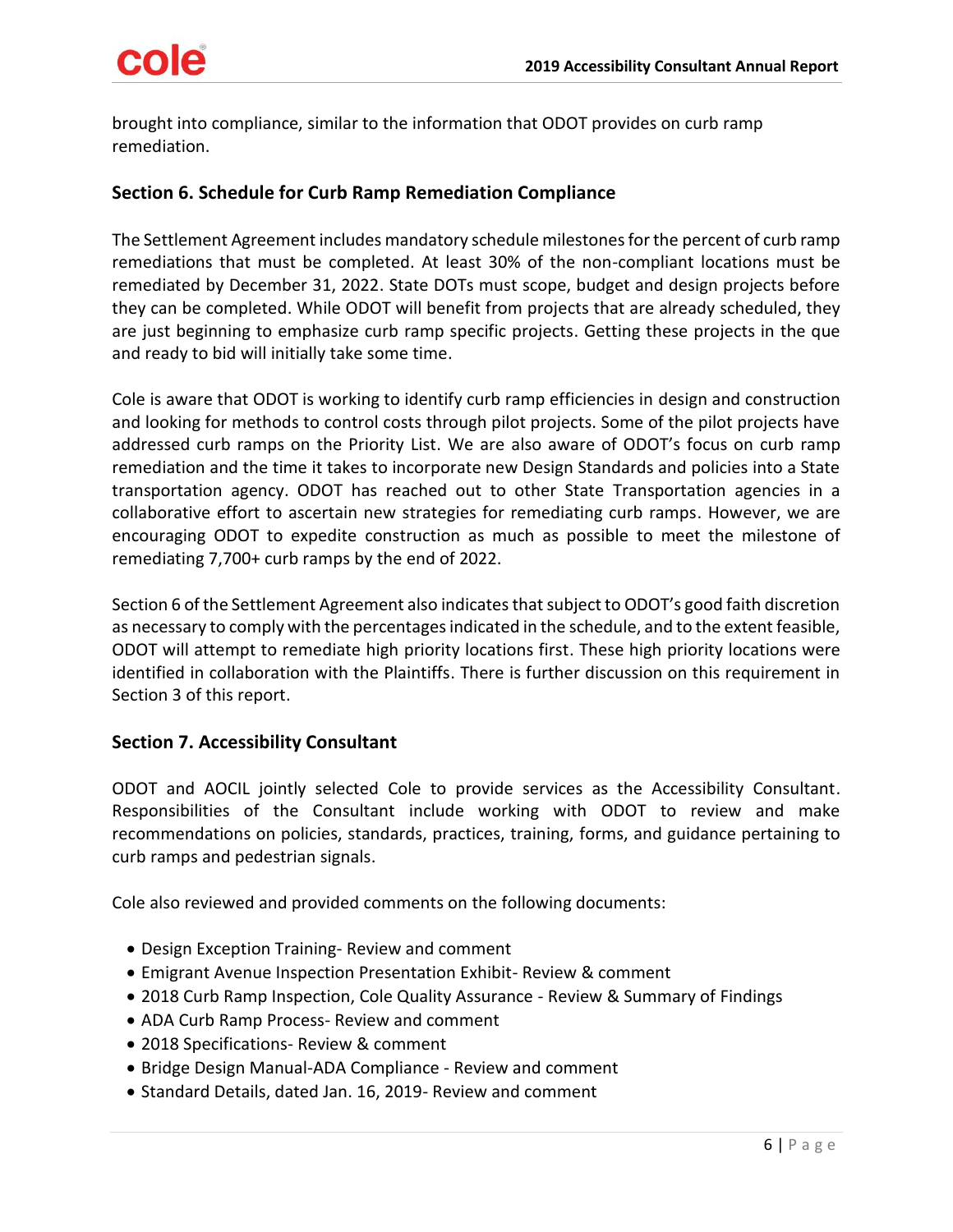# cole

- Curb Ramp Inspection Form- Review and comment
- Pedestrian Signal Pushbutton Inspection Form- Review and comment
- TPAR Field Review-Comments from field inspection of Temp. Pedestrian Access Routes
- Signal Design Manual- Review and comment
- Design Exceptions, 2018- Review and comment
- Design Exception Form- Review and comment
- Update ODOT Work Plan, March 2019
- Curb Ramp Scoping & Right-of-Way Policy-Concurrence Letter
- Situation Solutions, General Q &A
- Field Design Guide- Review and comment

ODOT and Cole continue to have progress calls and meetings on an as-needed basis.

The work plan was updated in March of 2019 in coordination with ODOT to identify and loosely schedule policy updates and Quality Assurance curb ramp inspections.

Cole routinely provides technical assistance as needed while policies are being reviewed and developed. A concurrence process has been developed to document the agreements reached in policy development. In 2019, Cole provided concurrence on the following:

- Maintenance Operations Notice MG-Activities 2
- Curb Ramp Scoring & Right of Way Guidance TS18-03(D)

In 2018 and 2019, Cole reviewed ODOT's Maintenance Operation Notice MG-Activities-2, which provides guidance to designers and those who implement Temporary Pedestrian Accessible Routes (TPARs) in construction work zones. In 2019, Cole reviewed and provided concurrence on ODOT's Curb Ramp Scoping & Right of Way Guidance policy. The policy provides guidance to designers on procedures for determining the need for public right of way acquisition in order to accommodate the construction of curb ramps.

Cole has reviewed ODOT'S complaint process. Extensive time was spent reviewing select design exceptions to ensure the process is robust and encourages designers to consider alternative designs that might improve access. These activities are ongoing.

In addition, as part of the Settlement Agreement, Cole conducted a Quality Assurance field check of pedestrian curb ramps. During July of 2019, Cole staff inspected 135 recently constructed curb ramps. Cole selected a representative sample of curb ramps from a list provided by ODOT. Cole chose curb ramps from all five regions and different curb ramp types for the quality assurance check. No pedestrian pushbuttons (Audible Pedestrian Signals) were included as part of this quality assurance check. Cole completed the inspection and provide a summary report to ODOT in November of 2019. The results of Cole's findings stated that seventy-five curb ramps that were documented as "Good" from ODOT's list, were found to be compliant. The remaining sixty curb ramps with a "Good" rating were identified as non-compliant with ADA guidance.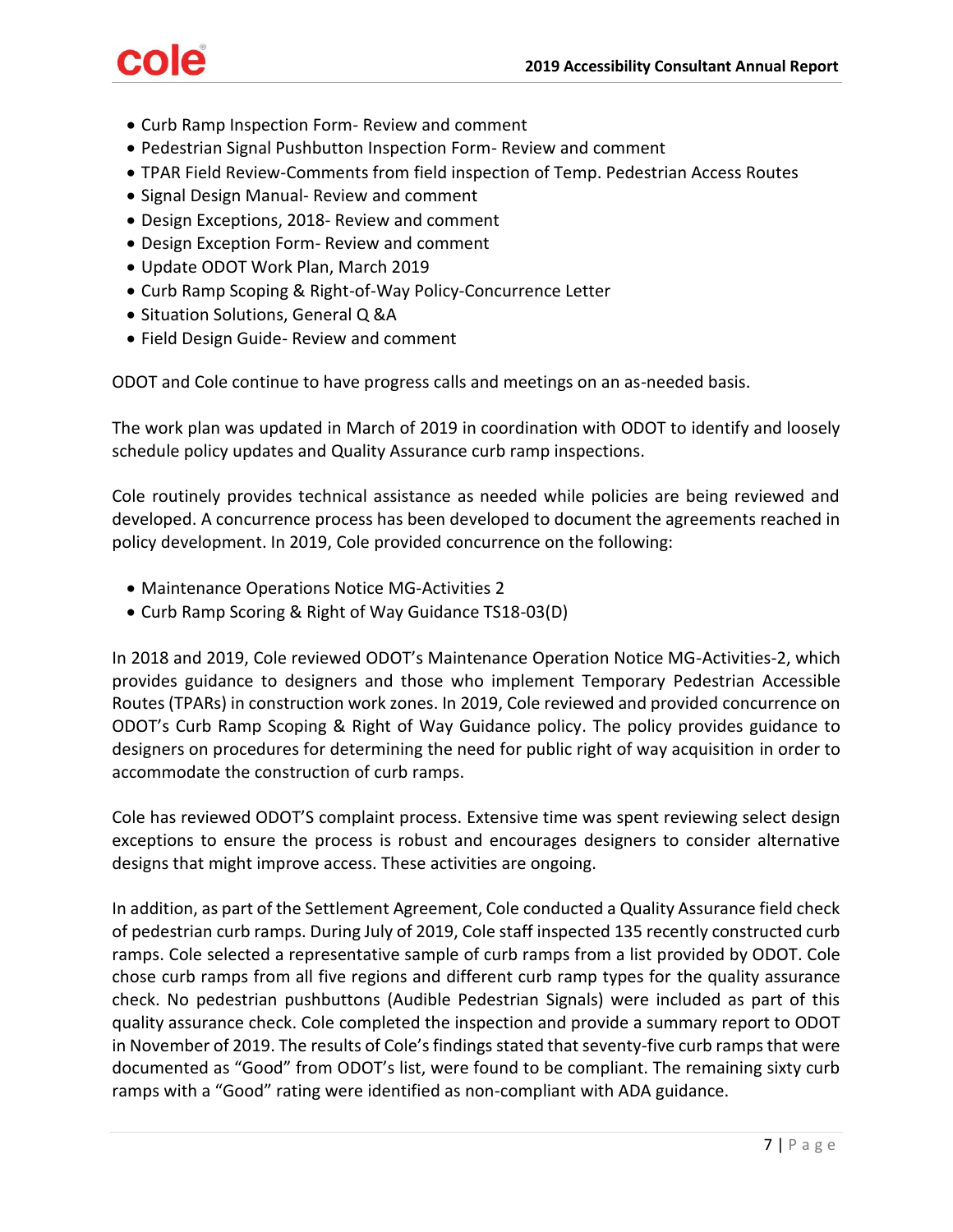

During 2019, Cole made three trips for meetings in ODOT's offices. Two meetings occurred in Salem at ODOT headquarters and one meeting occurred in Bend, OR. The first meeting was held in February 2019. Cole discussed TPAR's and held a question and answer session which addressed general ADA questions and miscellaneous ADA design questions. The second meeting was held July, in Bend, Oregon with ODOT Construction Project Managers. Cole discussed the requirements for ADA in the public right-of-way, rulemaking, and the curb ramp standards utilized for inspection. A presentation was made by Cole to discuss these topics and was followed by question and answer session. Cole recommended that ODOT could benefit from a conversation with the Minnesota Department of Transportation. The Minnesota Department of Transportation could provide some insight into implementing an ADA Curb Ramp construction and inspection program. The third trip was held in the Salem offices and discussions included upcoming training, both technical and diversity awareness, a review of construction standards and an update of ongoing policy development.

The meetings have been collaborative environments to find solutions and improvements. The goal is to help ODOT be successful in meeting the terms of the Settlement and to take steps toward making accessibility a primary consideration during the scoping, design, and construction of pedestrian facilities. ODOT has been responsive to recommendations and guidance provided by the Cole team.

# <span id="page-7-0"></span>**Section 8. Reporting**

Both ODOT and Cole, as the Accessibility Consultant, must provide annual reports to DRO to be distributed to the Plaintiffs and made publicly available on ODOT's website. Cole's reports are also provided to the ADA Program Manager, Dick Upton. ODOT provided the required report June 5, 2019, meeting the terms of the Agreement. This document serves as the annual reporting required by Cole, as the Accessibility Consultant.

ODOT has included the required Section 8 elements in their Annual Report. It details their activities to improve operations, design, planning and maintenance. Additional work performed beyond the requirements of the Agreement is also included in the report cover letter.

Expenditures are included on page 5 of ODOT's report. The \$5 million committed to priority projects has been partially expended and the explanation includes multiple activities needed to remediate the locations along with a schedule.

Curb ramp remediation is required to be reported under specific categories. The account of the number and categories in which curb ramps have been remediated can be found on pages 15-16 of ODOT's report. Categories (4a) and (4b) represent noncompliant or missing curb ramps that have been remediated. There is a total of 495 locations, of which 22 were installed where curb ramps were missing. Because they are not included in those needing a design exceptions (4c), it is expected these are compliant with accessibility Standards and Guidelines. Curb ramps in (4d) have been "remediated" as crosswalks were reviewed and closed.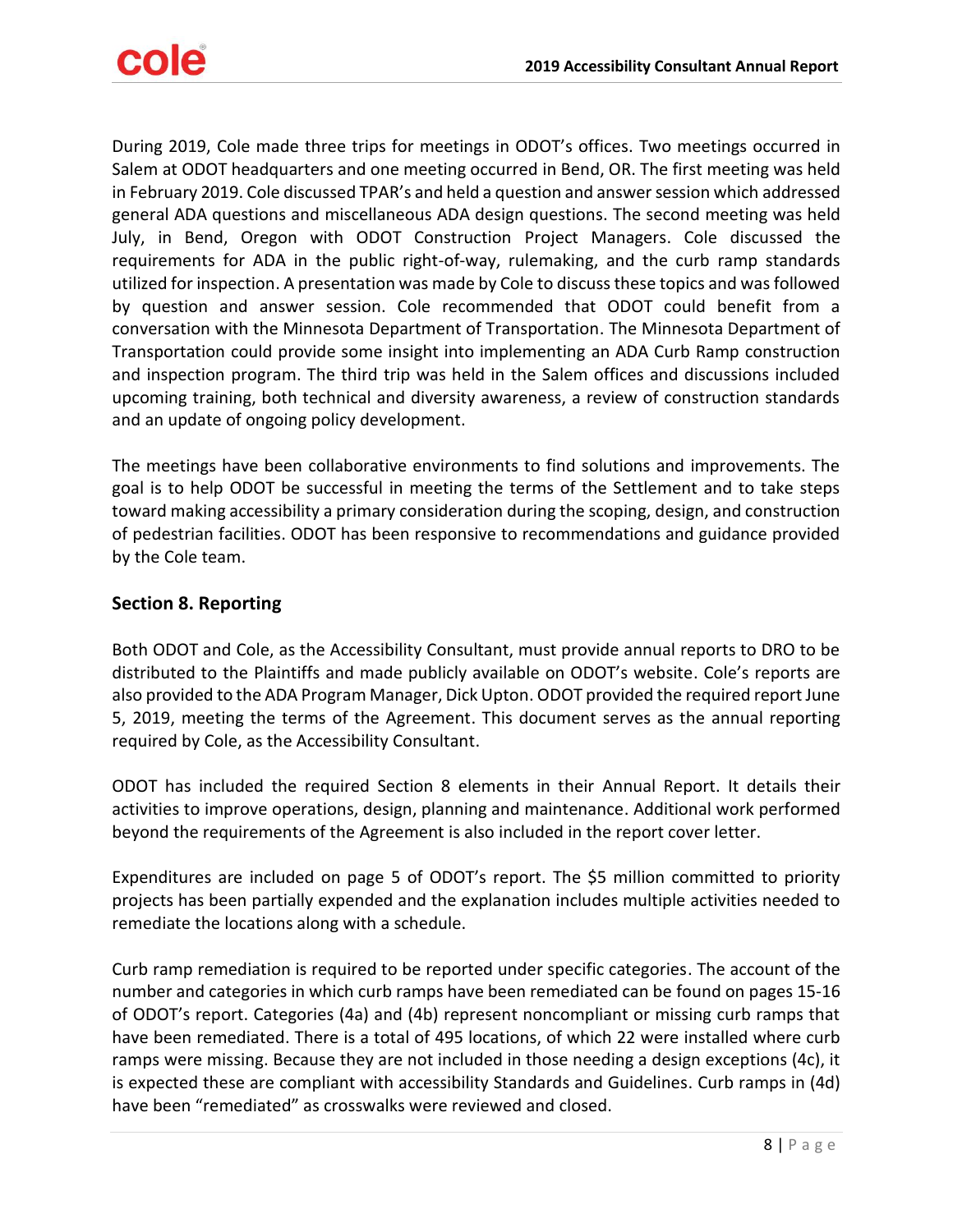Of the total 1003 curb ramps that were remediated, only 45 required a design exception, implying that they are not fully accessible due to recognized limitations in feasibility, right of way or other constraints. As future projects take place at these locations, reevaluation will be needed to determine if improvement is possible.

### <span id="page-8-0"></span>**Section 9. Alternate Routes During Construction**

Cole reviewed active Temporary Pedestrian Accessible Routes (TPAR) during a week-long inspection of TPARs during July 2019. Cole was accompanied by ODOT staff. Cole staff provided feedback to ODOT where good practices were implemented along with comments and recommendations where improvements in accessibility were warranted. Cole also reviewed and commented on ODOT's Specifications and Special Provisions as it relates to Work Zones.

Multiple TPAR staff resources are available internally for differing levels of pedestrian accessible route interruption. ODOT has provided regional and headquarters experts to assist staff with any questions they may have. A vast amount of information is also available on ODOT's website for easy access by outside designers, contractors, and the public.

An important aspect of all work zones is public notification. The plaintiffs have provided ODOT with Independent Living Center contacts around the state to improve the likelihood that information will be distributed to people with disabilities who may be impacted when pedestrian facilities are affected. This information is available to all ODOT's regional staff.

#### <span id="page-8-1"></span>**Section 10. Monitoring**

As required in the Agreement, ODOT's report includes a schedule for the curb ramps included on AOCIL's priority list. Section 3 of their Report provides information on prioritized curb ramps that were constructed in 2019 and current project status. Cole will provide a third-party review to a portion of the locations.

#### <span id="page-8-2"></span>**Section 11. Attorney Fees for Past Work**

No comments.

### <span id="page-8-3"></span>**Section 12. Dispute Resolution and Enforcement Process**

No disputes were raised during 2019.

#### <span id="page-8-4"></span>**Section 13. Termination**

No comments.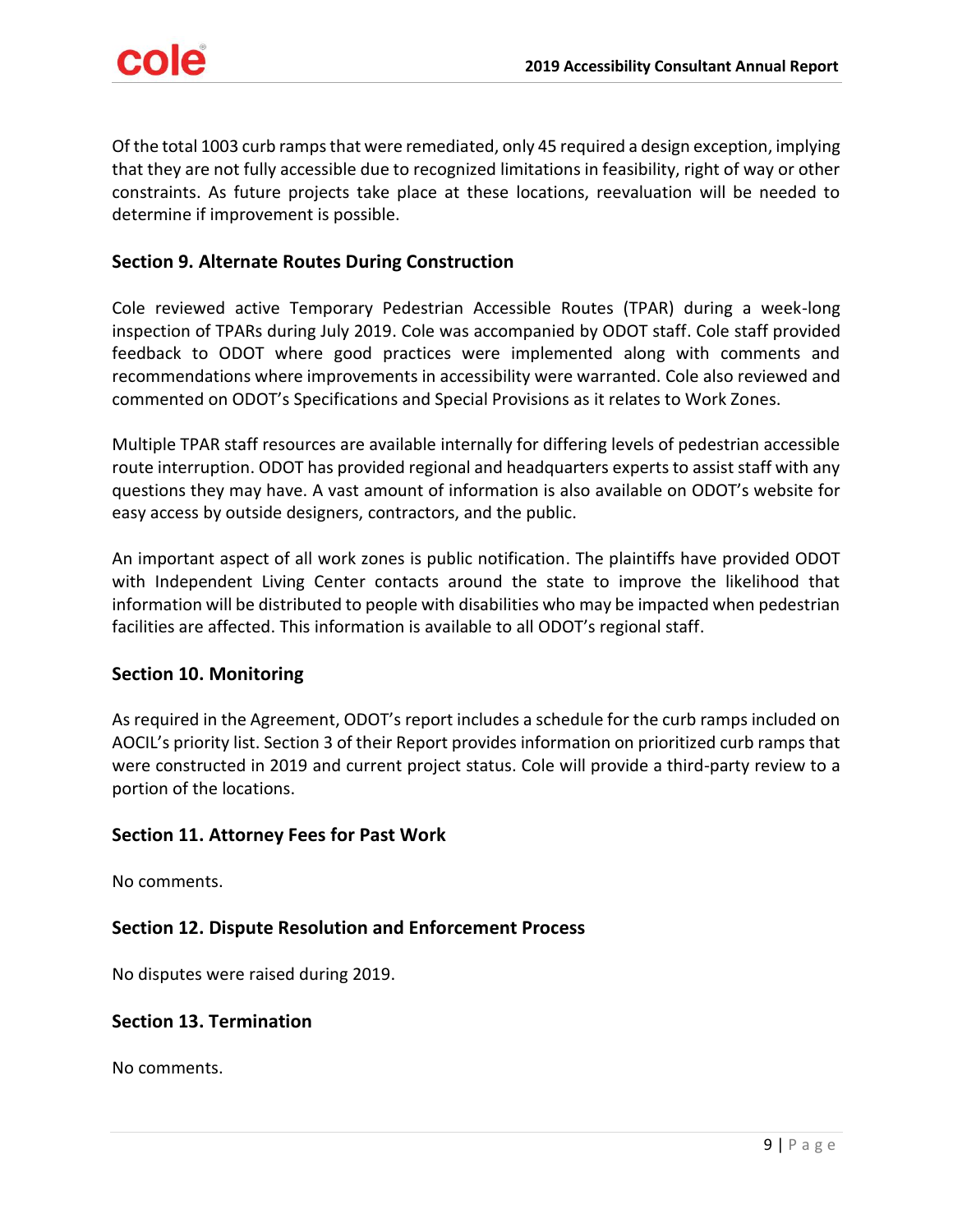# <span id="page-9-0"></span>**Section 14. ODOT Oversight**

Mike Kimlinger has been identified as the individual responsible for the implementation of ODOT's remediation obligations.

Dick Upton has been identified as the ADA Program Manager and has been responsive to Cole's requests for meetings and information. Mr. Upton appears to have a good overview of the activities and processes needed to make changes in a large organization.

David Morrissey has been identified as the ADA Coordinator and is responsible for addressing Comments, Questions, Concerns or Requests (CQCR) and Complaints.

### <span id="page-9-1"></span>**Section 15. Public Complaint and Request Process**

Pedestrians who encounter issues or have questions about the accessibility of ODOT's facilities can find a Comments Questions Concerns and Requests (CQCR) form on ODOT's website to provide information about specific locations. They can also contact regional or headquarter staff for assistance in completing a request form or filing a complaint. ODOT has provided links to the form in their annual report and in multiple locations on their website.

The ADA CQCR Communications Team addresses CQCR policy and a detailed process has been developed to track and hold staff accountable for follow up. Multiple methods are available for contacting the civil rights staff. Separate links are provided on the civil rights website to file official complaints with either ODOT or the US Department of Justice.

In 2019, ODOT received 54 requests for assistance. ODOT accounts for this activity starting on page 8 of their report. Cole has reviewed the process and found it to be thorough. Cole did not review any of the specific requests for 2019. The CQCR process allows the public direct access to those who can provide needed accommodations.

#### <span id="page-9-2"></span>**Section 16. Self-evaluation and Transition Plan**

ODOT's 2017 Transition Plan is available on their Civil Rights webpage.

#### <span id="page-9-3"></span>**Section 17. Joint Press Release**

No comments.

# <span id="page-9-4"></span>**Section 18. Enforceable Agreement, Class Certification and Fairness Hearing**

No comments.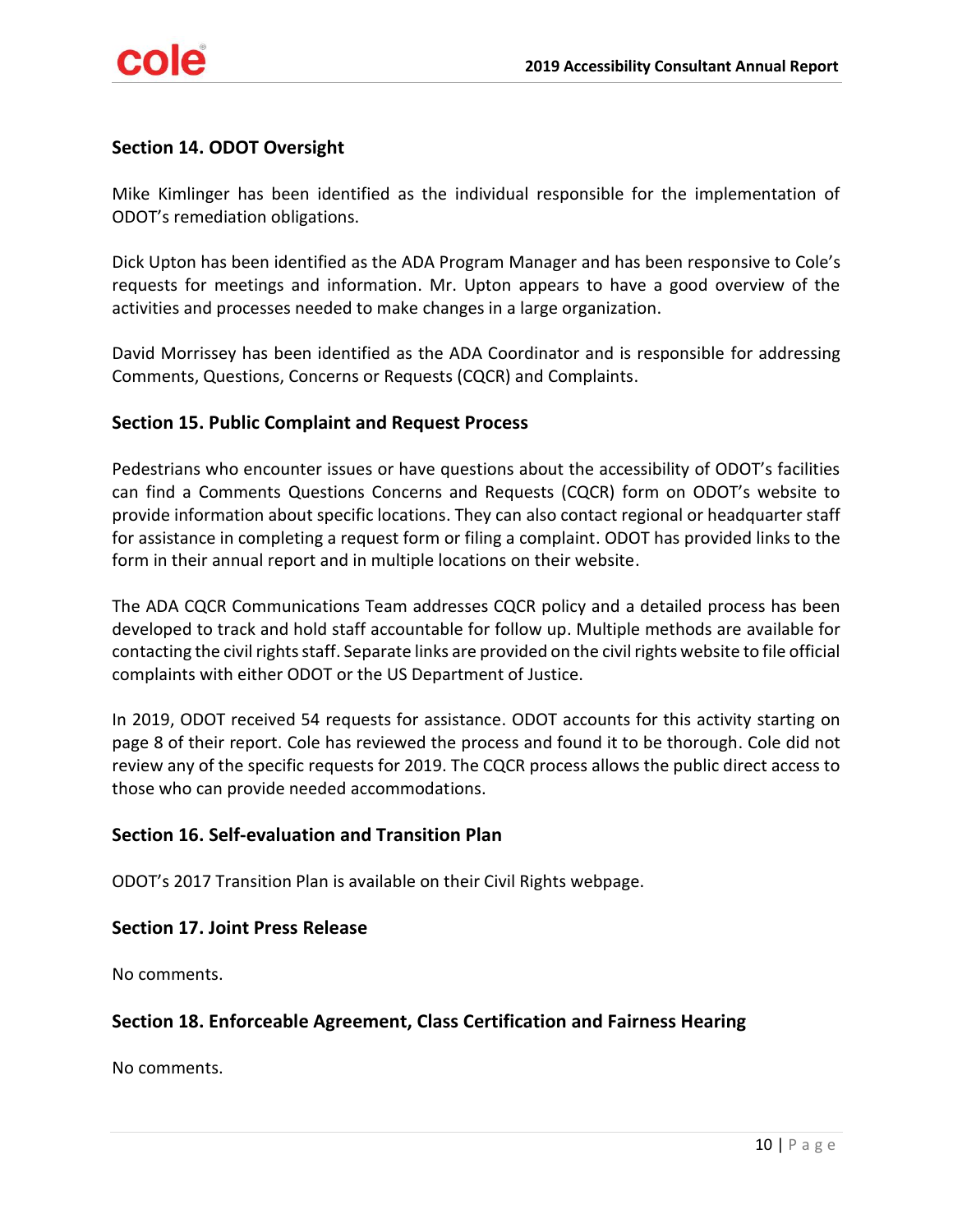# <span id="page-10-0"></span>**Section 19. No Admission of Fault**

No comments.

#### <span id="page-10-1"></span>**Section 20. Force Majeure**

No comments.

### <span id="page-10-2"></span>**Section 21. Funding**

As projects are scoped under different categories, funding is being included to address pedestrian accessibility. In addition to routine projects that include curb ramps and pedestrian signals, ODOT has dedicated funds for curb ramp only projects.

The budgeted amount in the 2018-21 STIP was increased to \$37 million after the Settlement Agreement was finalized. This money funds Comments, Questions, Concerns, or Requests (CQCR) responses, plaintiff priority improvements, maintenance triggered curb ramps, pilot projects, and program scoping in addition to curb ramp construction projects. It has also funded the inventory collection and training of ODOT staff, consultants, local agency staff, and contractors.

No update to funding has been provided by ODOT in 2019, outside of what is reported herein.

#### <span id="page-10-3"></span>**Section 22. Authorized Signatures**

No comments.

#### <span id="page-10-4"></span>**Section 23. Integrated Agreements**

No comments.

#### <span id="page-10-5"></span>**Section 24. Counterparts**

No comments.

#### <span id="page-10-6"></span>**Section 25. Notices**

No comments.

#### <span id="page-10-7"></span>**Section 26. Transportation Remediation**

ODOT is working with the Public Transportation Advisory Committee to improve overall access to transportation options. They have received updates on ODOT's progress with the Settlement